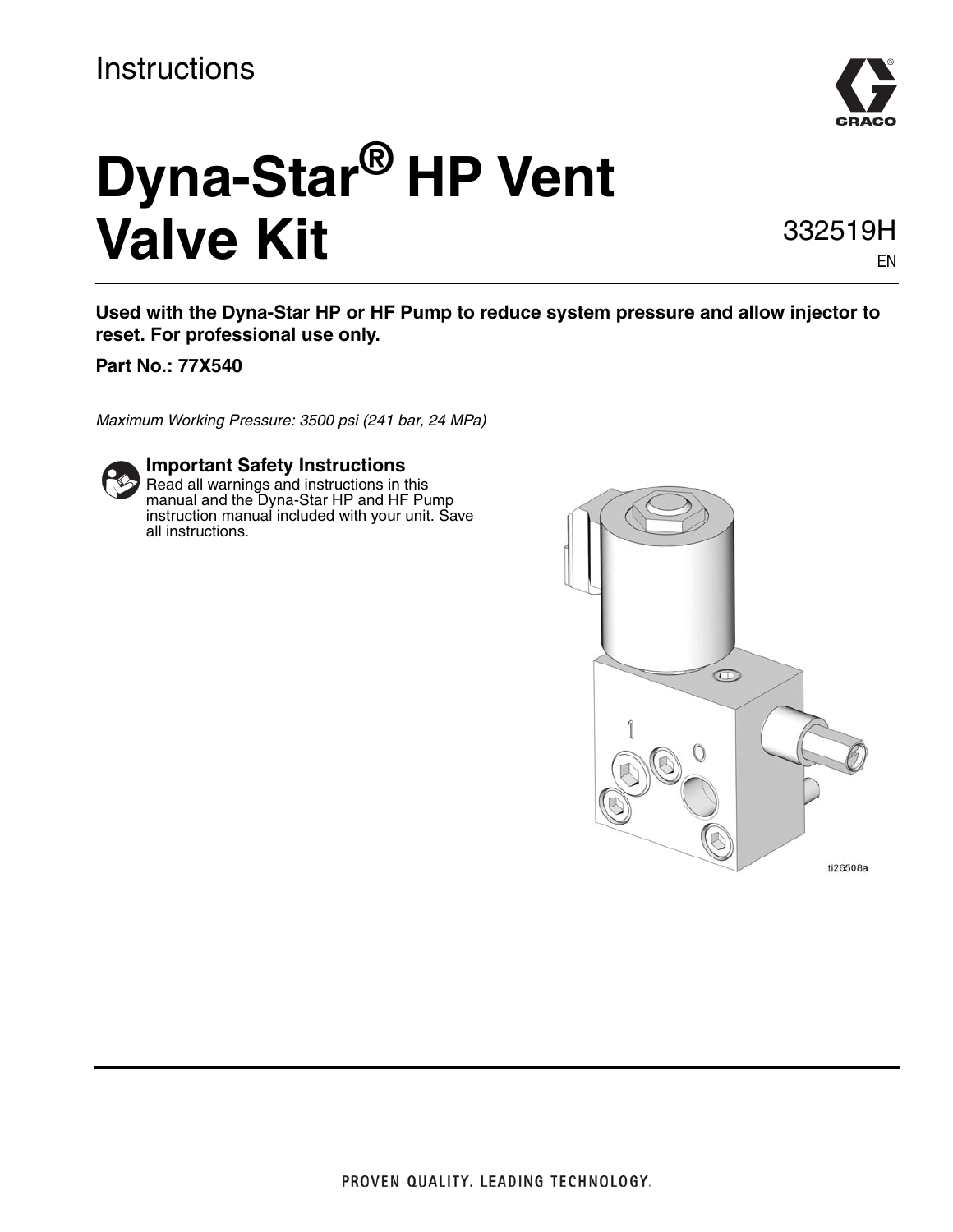### **Instructions**

### **Warnings**

See the Dyna-Star HF and HP Pump Instruction manual for additional warnings.



### **SKIN INJECTION HAZARD**

High-pressure fluid from dispense device, hose leaks, or ruptured components will pierce skin. This may look like just a cut, but it is a serious injury that can result in amputation. **Get immediate surgical treatment.** 

Follow **Pressure Relief Procedure** in this manual, when you stop dispensing and before cleaning, checking, or servicing equipment.

#### **PRESSURIZED EQUIPMENT HAZARD**

Over-pressurization can result in equipment rupture and serious injury.

- A pressure relief valve is required at each pump outlet.
- Follow **Pressure Relief Procedure** in this manual before servicing.

#### **PRESSURIZED ALUMINUM PARTS HAZARD**

Use of fluids that are incompatible with aluminum in pressurized equipment can cause serious chemical reaction and equipment rupture. Failure to follow this warning can result in death, serious injury, or property damage.

- Do not use 1,1,1-trichloroethane, methylene chloride, other halogenated hydrocarbon solvents or fluids containing such solvents.
- Many other fluids may contain chemicals that can react with aluminum. Contact your material supplier for compatibility.

## **Installation**

### <span id="page-1-1"></span>**Pressure Relief**



Follow the Pressure Relief Procedure whenever you see this symbol.



This equipment stays pressurized until pressure is manually relieved. To help prevent serious injury from pressurized fluid, such as skin injection, splashing fluid and moving parts, follow the Pressure Relief Procedure when you stop dispensing and before cleaning, checking, or servicing the equipment.

To relieve pressure in the system, use two wrenches working in opposite directions on pump outlet fitting to *slowly loosen fitting only* until fitting is loose and no more lubricant or air is leaking from fitting as shown in [FIG. 1](#page-1-0).



<span id="page-1-0"></span>**FIG. 1**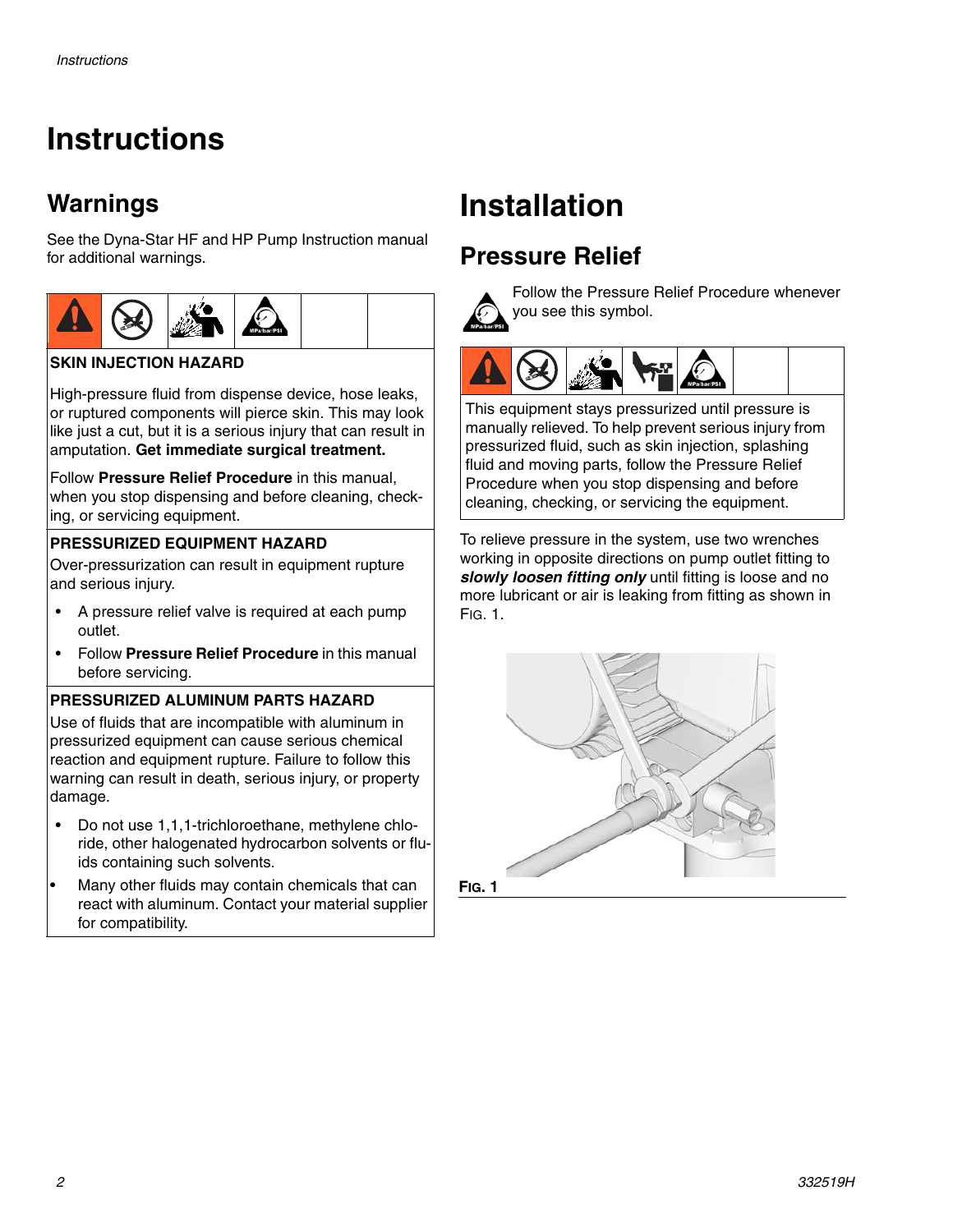#### **Vent Valve Installation**



*Reference numbers used in these instructions correspond to Parts included in Kit and are provided on page [5.](#page-4-0) Parts identified with an alpha character are user provided or already installed components.*

*To ensure the correct pressure relief valve is used and pressure settings are correct, always use new parts included in your Vent Valve Kit for reassembly.*

- 1. If unit has already been in service, **relieve pressure** (see Pressure Relief procedure, page [2](#page-1-1)).
- 2. Disconnect Dyna-Star HP or HF pump from main power source.
- 3. Remove outlet tubing from port marked "0" on the pump adapter block (a) [\(FIG. 2](#page-2-0)).

5. Loosen, remove and discard the 3 socket head cap screws (b) from the adapter block (a) [\(FIG. 3\)](#page-2-1).



<span id="page-2-1"></span>**FIG. 3**

- 6. Remove adapter block (a) and o-rings (c) [\(FIG. 3\)](#page-2-1). Discard these parts according to state and local codes for proper disposal. These parts will not be used for reassembly.
- 7. Grease o-rings (8) and install o-rings in vent valve block as shown in [FIG. 4](#page-2-2).



<span id="page-2-0"></span>**FIG. 2**

4. Remove plug or inlet tubing from port marked "1" on the pump adapter block (a) [\(FIG. 2\)](#page-2-0).



<span id="page-2-2"></span>**FIG. 4**

Clean surface of the Dyna-Star pump outlet with a clean dry cloth. Inspect pump surface for scratches or nicks. A scratched surface can result in fluid leakage.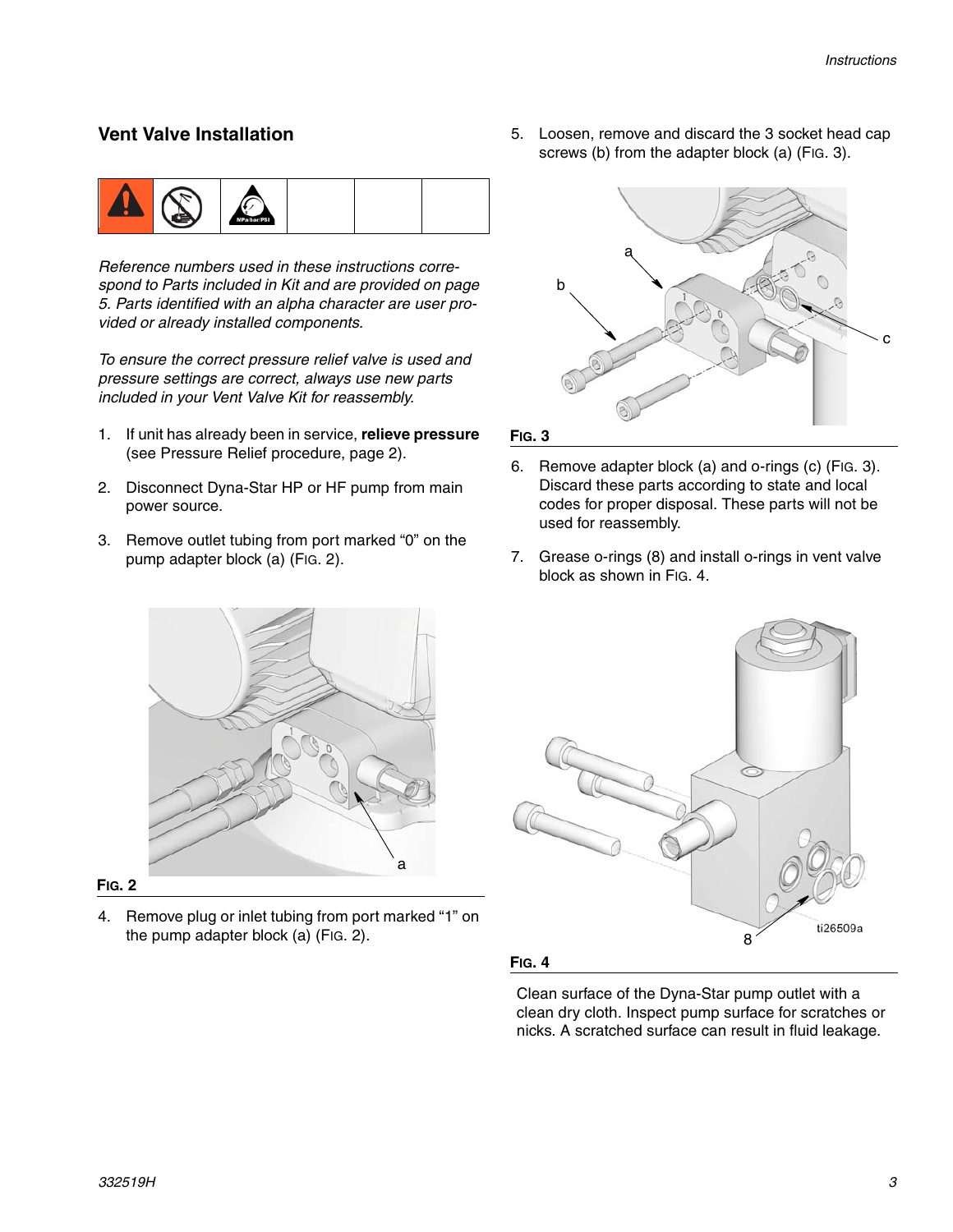8. Install vent valve (1) to pump surface using the 3 cap screws (4) included in the kit ([FIG. 5\)](#page-3-1). Hold the vent valve tight to the surface of the pump to ensure o-rings stay in place during installation.Torque screws to 17-19 ft-lbs (23-26 N.m).



#### <span id="page-3-1"></span>**FIG. 5**

9. Install lubrication line to vent valve pump outlet port marked "0" [\(FIG. 6](#page-3-0)).



#### <span id="page-3-0"></span>**FIG. 6**

10. In the inlet port marked "1" ([FIG. 6](#page-3-0)) install either:

- a plug (10).
- inlet plumbing necessary to attach a fill pump.

#### **NOTE:**

- For tube-in-tube pump models, the "1" inlet can be used as a fill port.
- For models equipped with a follower plate, without a tube-in-tube, the "1" inlet deposits grease on top of the follower plate.

11. Connect cable (d) to valve cartridge (c) ([FIG. 7](#page-3-2)).

![](_page_3_Picture_14.jpeg)

#### <span id="page-3-2"></span>**FIG. 7**

12. Install other end of cable (d) to solenoid control device.

#### **NOTE:**

- Cable (d) is available from Graco. See Accessories, page [5](#page-4-1) for a list of available cables.
- Connector termination is a Deutsch DT-04-2P.
- Solenoid inputs are not polarity dependent. Voltage can be applied in either direction.
- Solenoid should be activated when the pump is running. See wiring diagrams in pump manual for more details.
- 13. Reconnect pump to main power supply.
- 14. Test system to ensure proper operation.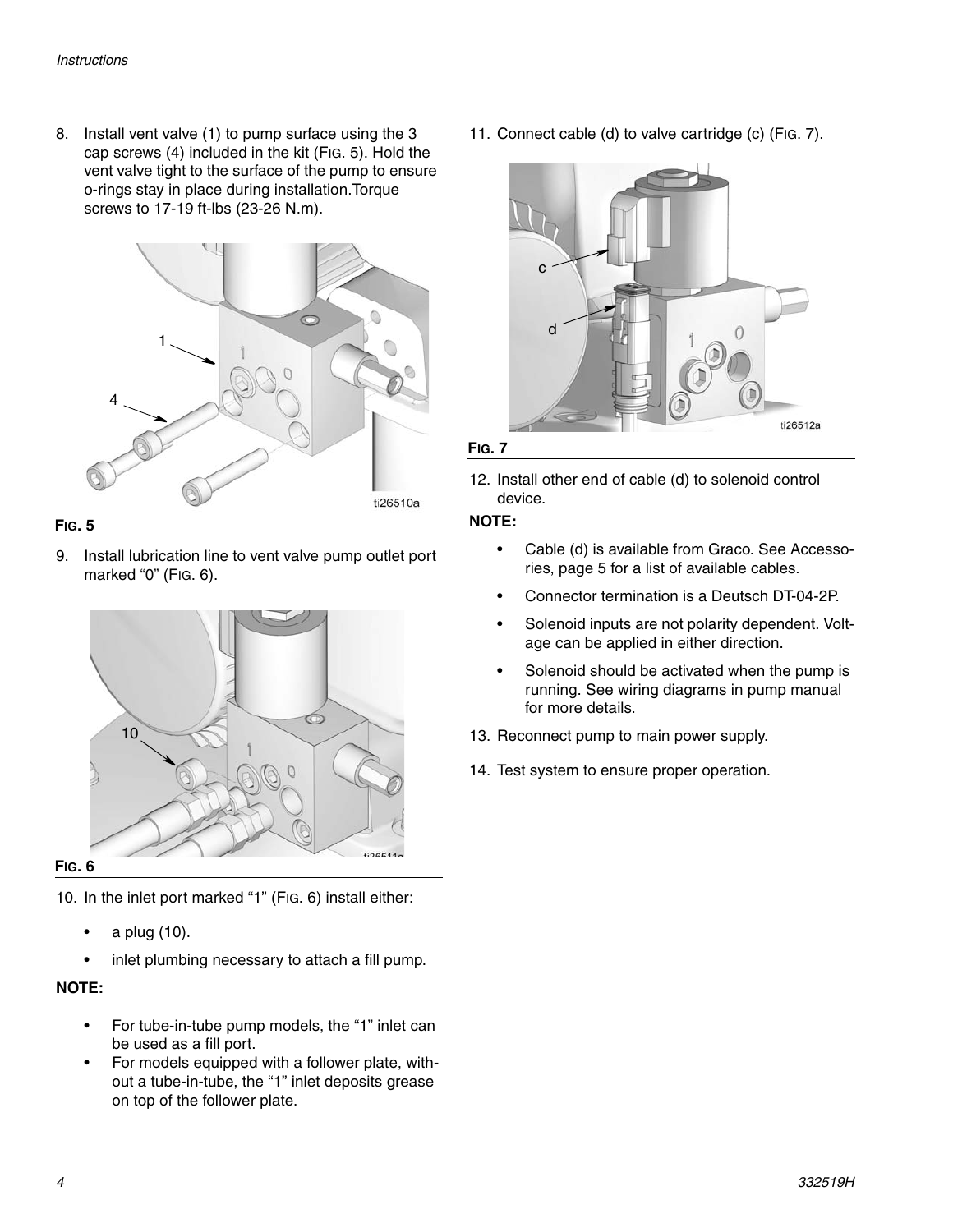### <span id="page-4-0"></span>**Parts**

|   | <b>Ref</b> Description           |  |
|---|----------------------------------|--|
|   | MANIFOLD, electric vent valve    |  |
| 2 | VALVE, cartridge, 24VDC          |  |
|   | VALVE, pressure relief, 3500 psi |  |
|   | SCREW, cap, socket, M8 x 1.25    |  |
| я | O-RING                           |  |
| 9 | PLUG, pipe, 1/8 in. npt          |  |
|   | 10 PLUG, 1/4 in. npt             |  |

#### <span id="page-4-1"></span>**Accessories**

.

| <b>Part No. Description</b>                                       |
|-------------------------------------------------------------------|
| 24N402 CABLE, 6 ft, vent valve, 2 pin for vent valve<br>control   |
| 77X546 CABLE, power extension, 15 ft (4.6m), Injec-<br>tor System |

![](_page_4_Figure_5.jpeg)

## **Technical Data**

| <b>Vent Valve for Dyna-Star HP</b> |                                      |                                                                          |  |  |  |
|------------------------------------|--------------------------------------|--------------------------------------------------------------------------|--|--|--|
|                                    | <b>US</b>                            | <b>Metric</b>                                                            |  |  |  |
| Maximum working pressure*          | 3500 psi                             | 24.1 MPa, 241 bar                                                        |  |  |  |
| <b>Inlet/Outlet Sizes</b>          |                                      |                                                                          |  |  |  |
| Outlet (marked "0")                |                                      | $3/8$ in. npt $(f)$                                                      |  |  |  |
| Inlet (refill - marked "1")        |                                      | $3/8$ in. npt $(f)$                                                      |  |  |  |
| <b>Pressure Relief Valve</b>       |                                      |                                                                          |  |  |  |
| <b>Factory Set Pressure</b>        | 4000 psi $\pm$ 250 psi               | 27 MPa, 275 bar + 10%                                                    |  |  |  |
| <b>Reset Pressure</b>              | 80% of set pressure                  |                                                                          |  |  |  |
| Relief Rate**                      | 0.1 gallons/minute @3500 psi         | 0.4 liters/minute @24.1 MPa. 241 bar                                     |  |  |  |
| <b>Solenoid Valve</b>              |                                      |                                                                          |  |  |  |
| Flow**                             | Up to gpm 0.2 gallons/minute,        | 0.65 liters/minute                                                       |  |  |  |
|                                    | 40 in $3$ /minute                    |                                                                          |  |  |  |
| Wetted materials                   |                                      | Zinc plated steel, carbon steel, aluminum, fluoroelastomer, polyurethane |  |  |  |
| Weight                             | $4.0$ lbs                            | 1.8 <sub>kg</sub>                                                        |  |  |  |
| IP Rating                          | IP69K                                |                                                                          |  |  |  |
| <b>Solenoid Coil</b>               | Resistance (DC) (Ohms) @ 68°F (20°C) | Initial Current Draw (Amps)                                              |  |  |  |
| 24 VDC                             | 28.8                                 | 0.83                                                                     |  |  |  |

\**Dyna-Star HP Pump Models are rated for 5000 psi (34.47 MPa, 344 bar) maximum working pressure, however, when a vent valve is installed on the HP Pump, the maximum working pressure must be reduced to 3500 psi (24.1 MPa, 241 bar).*

*\*\*Flow capability depends on viscosity, type of fluid, temperature, etc.*